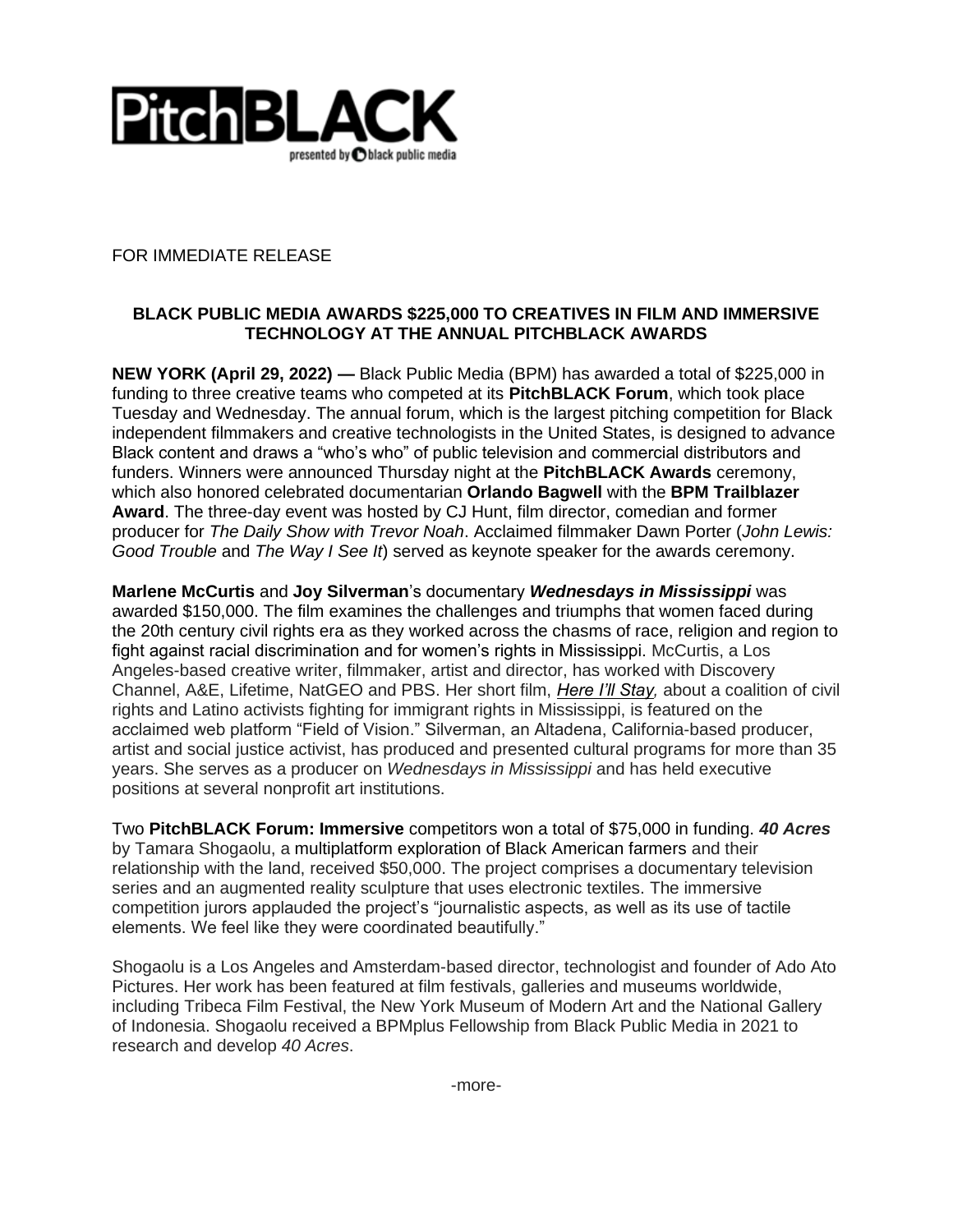*Rabiola Open Skies* by Leonardo Souza, a location-based experience that invites pedestrians to fly virtual kites on nearby buildings using their cell phones, received \$25,000. The projectionmapped installation will be customized to fit specific walls and buildings, allowing players to control a single kite using their cell phone. The immersive competition jury said, "We'd love to see this joyful piece pop up in public spaces around the globe."

The project is a spinoff of Souza's virtual reality experience, *Rabiola Tales*, which is still in development*.* Souza, a Rio de Janeiro resident, is the founder of film and immersive production company Okoto Studio and was the recipient of a BPMplus Fellowship in 2020 to research and develop *Rabiola Tales*.

*"*Black Public Media is proud to award these talented independent filmmakers and creative technologists with well-deserved funding so they can bring their timely projects to life. As in prior years, these winners have succeeded in connecting, informing and illuminating through engaging content designed to really move the needle," said BPM Director of Programs **Denise A. Greene**.

This year's **BPM Trailblazer Award** recipient, **Orlando Bagwell,** is acknowledged for his moving, award-winning documentaries about Black people in America from slavery to presentday, navigating racism and violence and organizing for change. The Baltimore native and current Brooklyn resident's work has been showcased on television, in theaters, at museums and major festivals around the world, garnering Oscar, Emmy and Peabody recognition. Sponsored by GBH, the BPM Trailblazer Award recognizes documentary filmmakers with more than two decades of experience working primarily in public media as a producer, director, writer or editor who have a strong track record of mentoring other Black media makers.

This year's PitchBLACK event included a week-long, virtual retrospective of Bagwell's films, with registrants receiving special access to view *Africans in America: The Terrible Transformation*, *Malcolm X: Make it Plain*, *Citizen King* and four episodes of *Matters of Race* from April 25 through May 1. Two episodes of *Eyes on the Prize* that he directed are available to the general public (people who did not register for PitchBLACK). For more information, visit[:](https://blackpublicmedia.org/events/bagwell-retrospective/) <https://blackpublicmedia.org/events/bagwell-retrospective/>

The **Nonso Christian Ugbode Fellowship**, sponsored this year by Gimlet Media, was awarded to Spelman College senior and Milwaukee native **Blanca Burch**, who is majoring in international studies. She will use her NCU fellowship to develop AR components for her new, interactive coloring book *The ABCs of Who I Can Be*, which is meant to show children the multitude of career opportunities available to them. The NCU Emerging Fellowship, founded in 2016, supports creative technologists under age 30.

PitchBLACK 2022 film jurors included Karen McMullen, features programmer at Tribeca and DOC NYC Film Festivals; Jason Fitzroy Jeffers, award-winning filmmaker and Jamila Farwell, creative executive at Netflix. Immersive jurors included Kimberli Gant, curator, Brooklyn Museum of Art; LaToya Peterson, Co-founder & CXO, Glow Up Games and Loren Hammonds, co-head of documentary at TIME Studios.

Created and presented by BPM, PitchBLACK serves as a platform where television and film executives and funders gather to identify rising Black talent and compelling stories. PitchBLACK